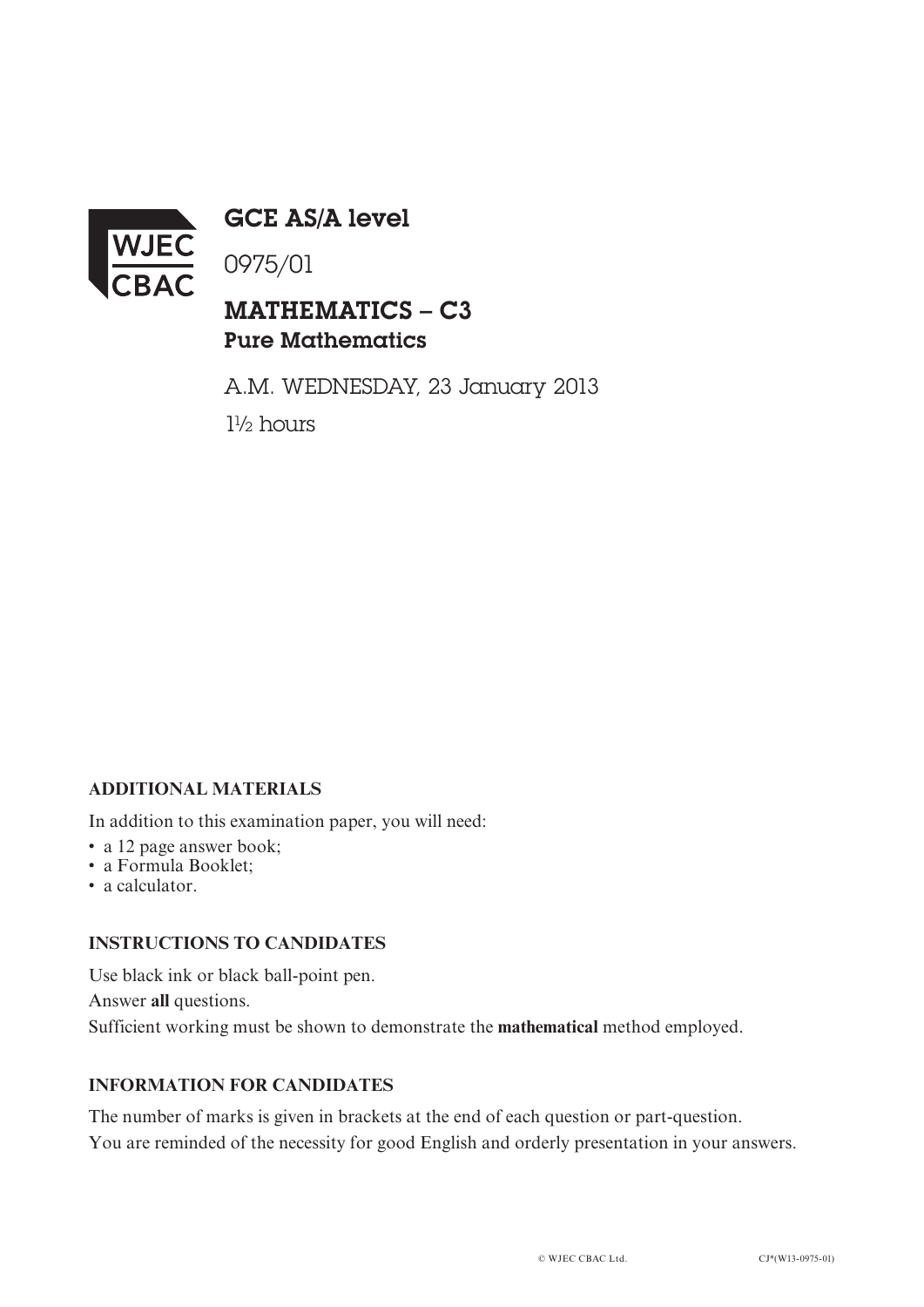**1.** Use Simpson's Rule with five ordinates to find an approximate value for the integral

$$
\int_1^2 \frac{1}{2 + e^x} \, \mathrm{d}x.
$$

Show your working and give your answer correct to three decimal places. [4]

**2.** *(a)* (i) Show, by counter-example, that the statement  $\cos^3\theta \equiv 1 - \sin^3\theta$ 

is false.

(ii) Write down a value of 
$$
\theta
$$
 which does satisfy the equation  

$$
\cos^3 \theta = 1 - \sin^3 \theta.
$$
 [3]

(b) Find all values of 
$$
\theta
$$
 in the range  $0^{\circ} \le \theta \le 360^{\circ}$  satisfying  
\n
$$
4\csc^2\theta = 9 - 8\cot\theta.
$$
 [6]

**3.** *(a)* Given that

$$
x^3 + 5x^4y - 2y^3 + 7 = 0,
$$
  
find an expression for  $\frac{dy}{dx}$  in terms of x and y. [4]

(b) Given that 
$$
x = t^3 - 5
$$
,  $y = t^4 + 7t^5$ ,

- (i) find an expression for  $\frac{dy}{dx}$  in terms of *t*, d *y x*
- (ii) find an expression for  $\frac{d^2y}{dx^2}$  in terms of *t*, (iii) find the value of  $\frac{d^2y}{dx^2}$  when  $x = 3$ . [9] d 2 2 *y x* d 2 2 *y x*
- **4.** *(a)* On the same diagram, sketch the graphs of  $y = \ln x$  and  $y = 11 2x$ . Deduce the number of roots of the equation

$$
\ln x + 2x - 11 = 0. \tag{3}
$$

*(b)* **You may assume** that the equation

$$
\ln x + 2x - 11 = 0
$$

has a root  $\alpha$  between 4 and 5. The recurrence relation

$$
x_{n+1} = \frac{11 - \ln x_n}{2},
$$

with  $x_0 = 4.7$ , can be used to find  $\alpha$ . Find and record the values of  $x_1, x_2, x_3, x_4$ . Write down the value of  $x_4$  correct to five decimal places and prove that this is the value of  $\alpha$  correct to five decimal places. [5] correct to five decimal places.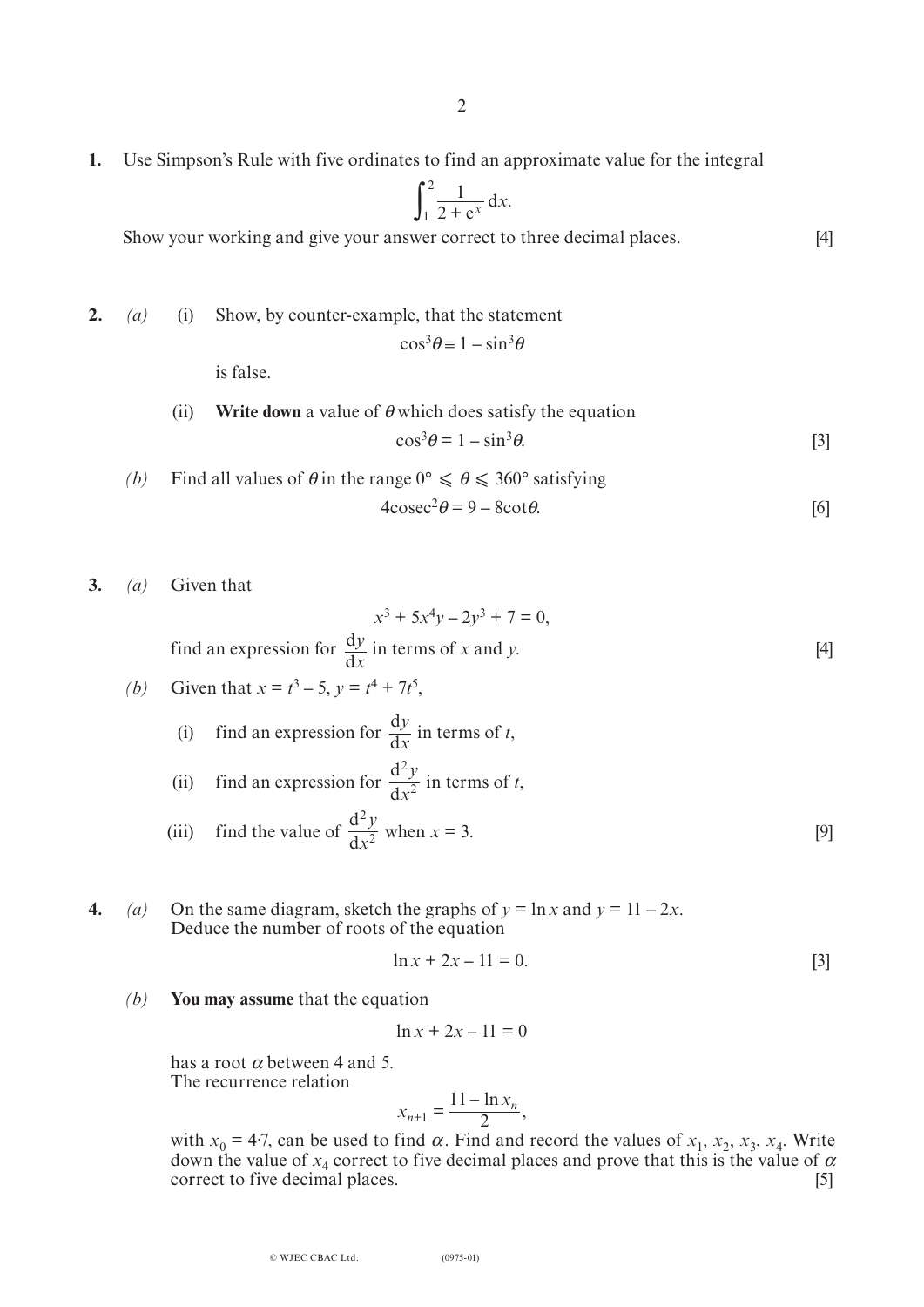**5.** *(a)* Differentiate each of the following with respect to *x*.

(i) 
$$
\sqrt{5x^2 - 3x}
$$
 (ii)  $\sin^{-1} 7x$  (iii)  $e^{3x} \ln x$  [7]

(b) By first writing 
$$
\cot x = \frac{\cos x}{\sin x}
$$
, show that  $\frac{d}{dx}(\cot x) = -\csc^2 x$ . [3]

**6.** *(a)* Find

(i) 
$$
\int \cos\left(\frac{4x+5}{3}\right) dx
$$
, (ii)  $\int e^{2x+9} dx$ , (iii)  $\int \frac{3}{(7-2x)^6} dx$ . [6]

(b) Express 
$$
\int_{2}^{44} \frac{1}{3x - 4} dx
$$

in the form  $\ln k$ , where *k* is an integer whose value is to be found. [4]

**7.** *(a)* Solve the inequality  $|3x-4| > 5$ . [3]

- *(b)* (i) Sketch the graph of  $y = |x|$ .
	- (ii) The diagram below shows a sketch of the graph of  $y = a | x + b |$ , where *a* and *b* are constants. The graph meets the *x*-axis at the point (4, 0) and the *y*-axis at the point  $(0, -8)$ .



Find the value of *a* and the value of *b*. [3]

# **TURN OVER**